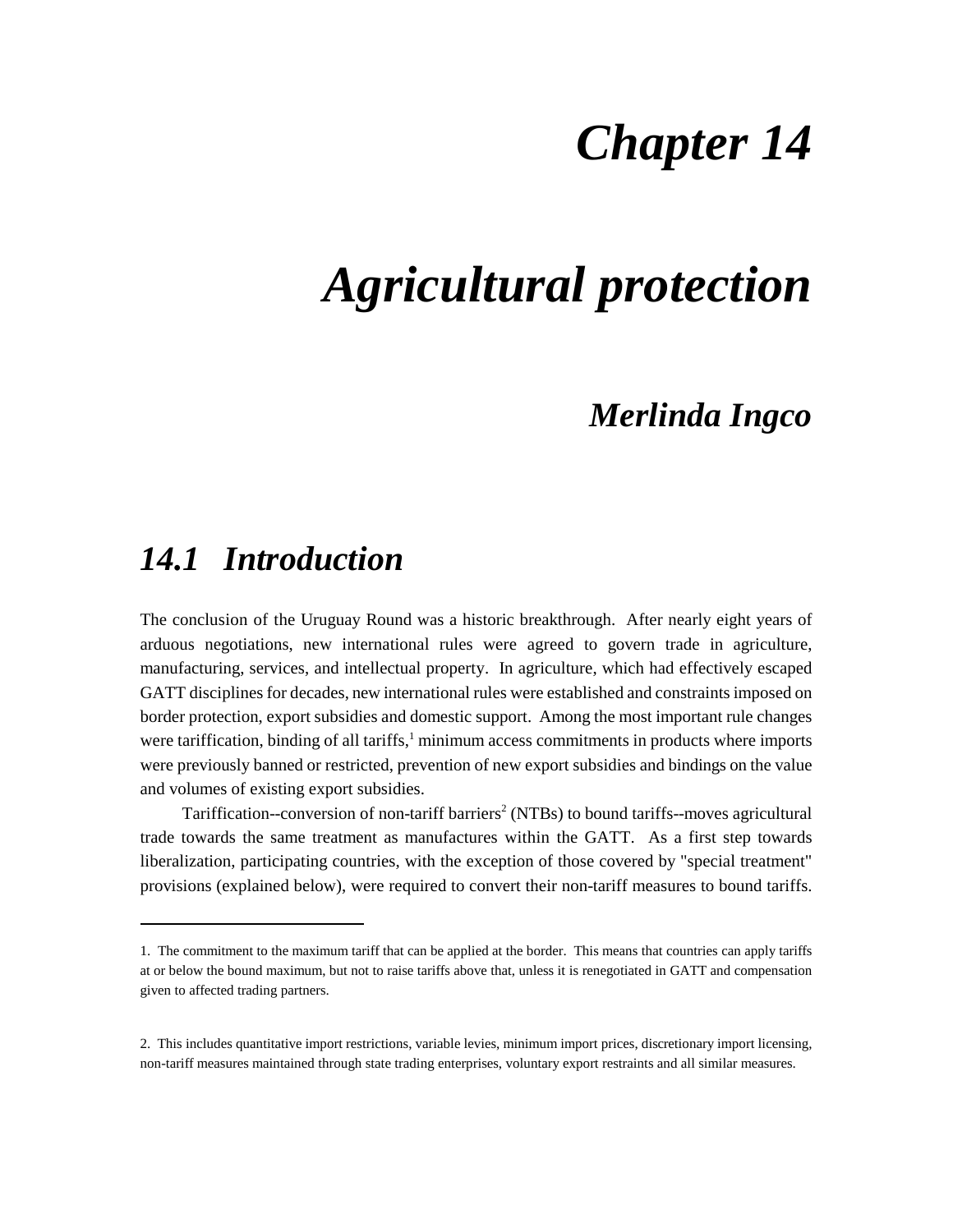While the concept is not without pitfalls as discussed in the literature,<sup>3</sup> tariffication provides the immediate benefit of achieving transparency of import protection. In addition, tariffs are generally preferred over other import barriers since they are more predictable, non-discriminatory and easier to bind or reduce and less susceptible to corruption. They also facilitate competition in internal markets and help ensure trade adjustments by importing countries to world market changes. Moreover, even though tariffication does not deal directly with export policies, it could provide indirect control on export subsidies. Exporting countries providing export subsidies have to maintain import barriers to avoid re-importing the goods exported. Arbitrage in the market implies that in general a country cannot set an export subsidy higher than the level of the tariff plus transport costs. Hence, tariffication facilitates an indirect control on the amount of export subsidies implied by removing the non-tariff barriers to reimporting.

But how much trade liberalization will actually be achieved from the UR agreement? Recent studies (IATRC, 1994; GATT, 1994) have provided broad evaluations of the final Agreement, but to date, no systematic comparison of pre- and post-UR border protection has been made on a wide range of agricultural commodities and countries. Most countries, particularly in OECD, converted their NTBs into specific tariffs, preventing an easy assessment of protection rates. The paper estimates post-UR *ad*-*valorem* tariff equivalents of border measures based on the detailed results of final concessions on tariffication and export subsidy commitments on major commodities.4

The extent of agricultural trade liberalization as a result of the Round is evaluated by comparing post-UR protection measures with historical estimates and a hypothesized future rate of protection without the UR agreement.<sup>5</sup> Participating countries subject to tariffication were required to apply the UR Modalities (Annex 3) in establishing their initial base tariffs -- the tariffs to be applied in the first year of the implementation of the Agreement -- based on prices and protection levels prevailing in the base period, 1986-88. That is, the height of the tariffs in 1995 should be equal to the actual level of nominal protection received in 1986-88. A significant difference between

<sup>3.</sup> See Deardorff and Stern (1984) and Baldwin (1988).

<sup>4.</sup> The concessions are based on the published Schedules appended to the Final Act. There are also bilateral arrangements which were not in the country Schedules. These side agreements are considered in the case of grains for the EU and the United States and for beef and veal between the United States and Japan, and between the United States and the Republic of Korea.

<sup>5.</sup> This approach overlooks the reductions in expected protection rates brought about by the introduction of bindings above current rates, but overstates the marginal reduction in protection due to bindings which reduce protection below historical levels (Martin and Francois, 1994). The effects of the tariff bindings on expected protection will be investigated in further analysis.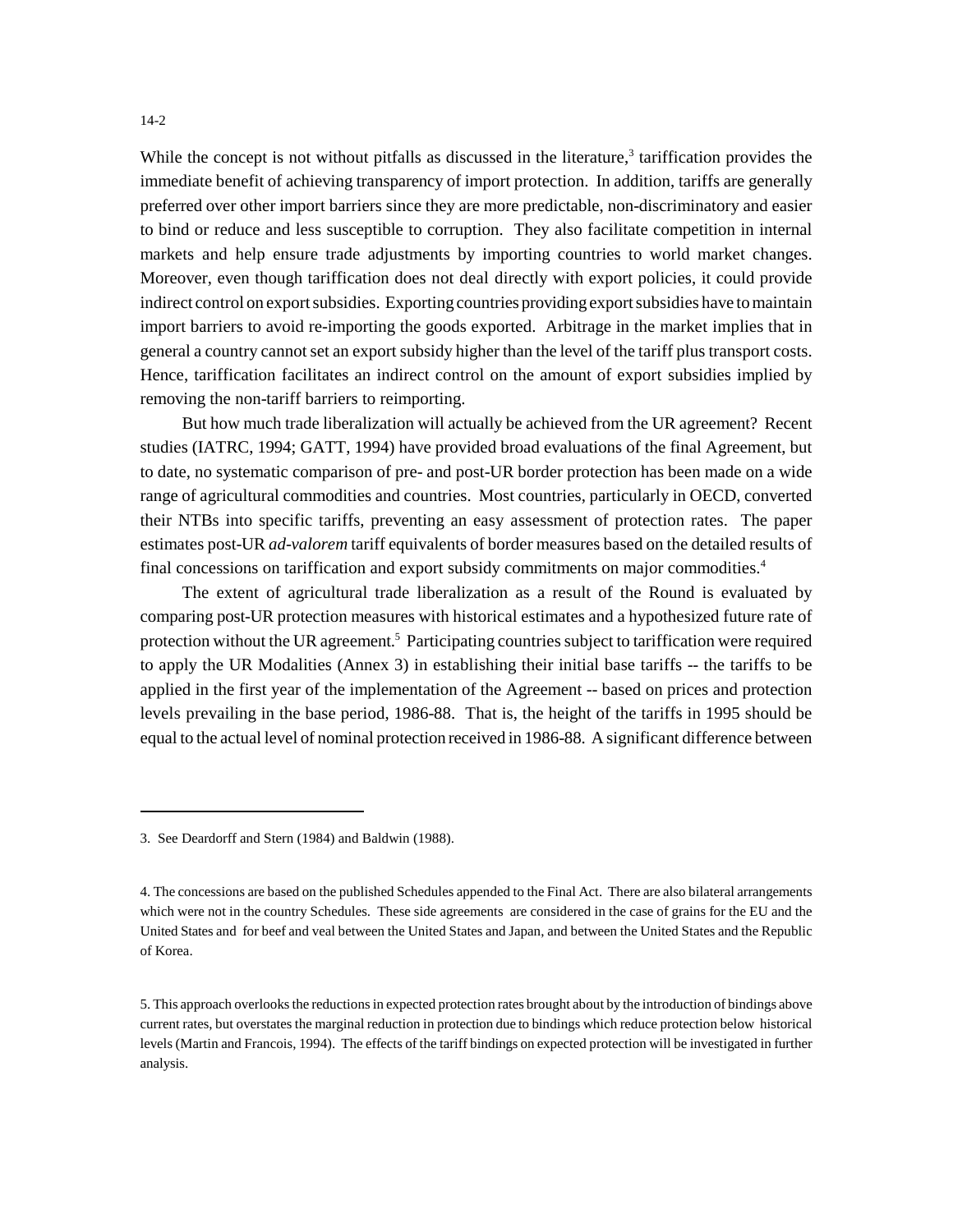these two measures could be considered a form of "dirty" tariffication: this is also evaluated in this paper.<sup>6</sup>

The remainder of the paper is organized into 8 sections. Section 2 gives a summary of what was achieved in the area of market access, export subsidies and domestic support. Section 3 describes the methods used in estimating pre- and post-UR border protection. The results of tariffication and the changes in border protection before and after and the UR are discussed in sections 4 and 5. Estimates of trade liberalization are discussed in section 6. The implications for selected commodities and concluding comments are discussed in section 7 and 8, respectively.

# *14.2 What was Achieved in Market Access, Export Subsidies and Domestic Support?*

#### *14.2.1 Tariffication*

The most significant aspect of the UR agreement on agriculture was a change in the rules regarding market access. Participants have agreed, except in cases of "special treatment,"<sup>7</sup> to convert nontariff barriers into bound duties and not to introduce new non-tariff measures (Article 4 of the Agreement). The new bound tariffs, as well as tariffs which had been bound in previous negotiations, have to be reduced by at least 15 percent and by 36 percent, on a simple (unweighted) average over six years in industrial countries (1995-2000), and by at least 10 percent and 24 percent on a simple (unweighted) average over ten years in developing countries (1995-2004).

<sup>6.</sup> Josling, et. al., (1994) had briefly mentioned the way countries took advantage of tariffication to raise the level of their tariff bindings.

<sup>7.</sup> Special treatment was allowed on commodities which met the following conditions: (i) commodities that are major staples in the diet, (ii) imports are less than 3 percent of domestic consumption in the base period, and (iii) no export subsidies have been provided. In return, minimum access levels were required to be introduced at 4 percent of domestic consumption rising to 8 percent over the implementation period of the Round. The principal cases of special treatment were rice imports in Japan, the Republic of Korea, and the Philippines.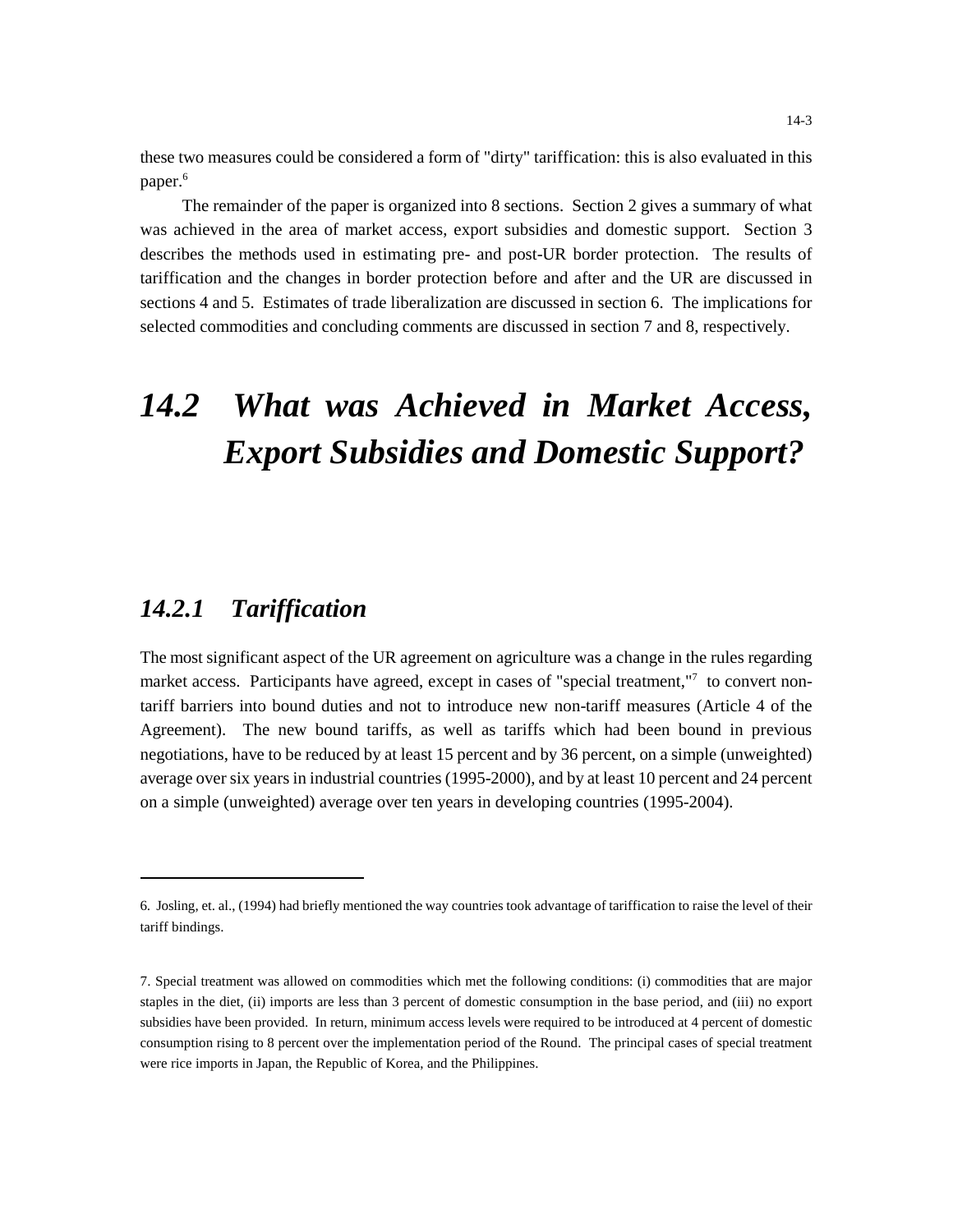In line with the "special and differential" treatment given to developing countries, the following provisions apply to the latter: (i) in commodities subject to unbound tariffs at the beginning of the Round, tariff ceiling bindings were allowed, and (ii) the least-developed countries were given the flexibility to make a ceiling binding offer in agriculture in lieu of reduction commitments.

The agreed levels of tariffs were determined by the country offers, as expressed in the tariff Schedules appended to the agreement. The methods intended to be used in the establishment of these commitments were outlined in a negotiating document entitled "Modalities for the Establishment of Specific Binding Commitments under the Reform Programme (referred to below as the Modalities)." Since the Schedules of commitments have now been mutually accepted and form part of the Final Agreement, however, the Modalities have lost their power. The implementation of the Agreement is therefore determined by the final concessions made by each participating country.

The Modalities provide a range of alternatives in establishing the tariff equivalents depending on the level of development of the participating country and the nature of the tariff and import restrictions at the beginning of the Round. That is, whether or not the tariff was already bound at the beginning of the Round and/or whether NTBs were applied. For commodities subject to bound tariffs at the beginning of the Round, participating countries were required to either (i) apply tariffication if NTBs existed, or (ii) establish the base tariffs at the current bound rate. In commodities subject only to unbound duties (i.e., no NTBs apply) at the beginning of the Round, participating countries were required to set their 1995 base tariffs and apply tariff reductions based on the level in September, 1986. If unbound duties and NTBs existed at the beginning of the Round, tariffication was required (discussed below). Developing countries were allowed to establish tariff ceiling binding in commodities subject to unbound tariffs.

A binding defines the maximum tariff that can be applied at the border. If a tariff is bound, say at 40 percent, any duty at the border greater than 40 percent is prohibited, whether it is a tax levied by the government or a "mark-up" charged by a state trading enterprise (STEs). STEs are not in conflict with the Agreement; however, NTBs maintained by STEs were required to be converted into tariffs by either applying (i) tariffication, (ii) a ceiling binding or (iii) special treatment. Under the Agreement, STEs or any import monopoly must not provide domestic protection in excess of the tariff bindings.

The tariffication of NTBs and the establishment of bindings on newly tariffied protection and existing tariffs will change the way governments can manage agricultural imports. Before the UR, bound tariffs in developed countries covered about 58 percent of all tariff lines and about 80 percent of the total value of agricultural imports. The UR concessions resulted in an increase in the share of tariff bindings to almost 100 percent of the value of imports in the industrial countries. In developing countries and transition economies, the share of tariff bindings increased from 18 percent to 100 percent and will result in bound tariffs on 100 percent of their agricultural imports (GATT Secretariat, 1994). Hence, virtually all future trade in agriculture will be conducted under bound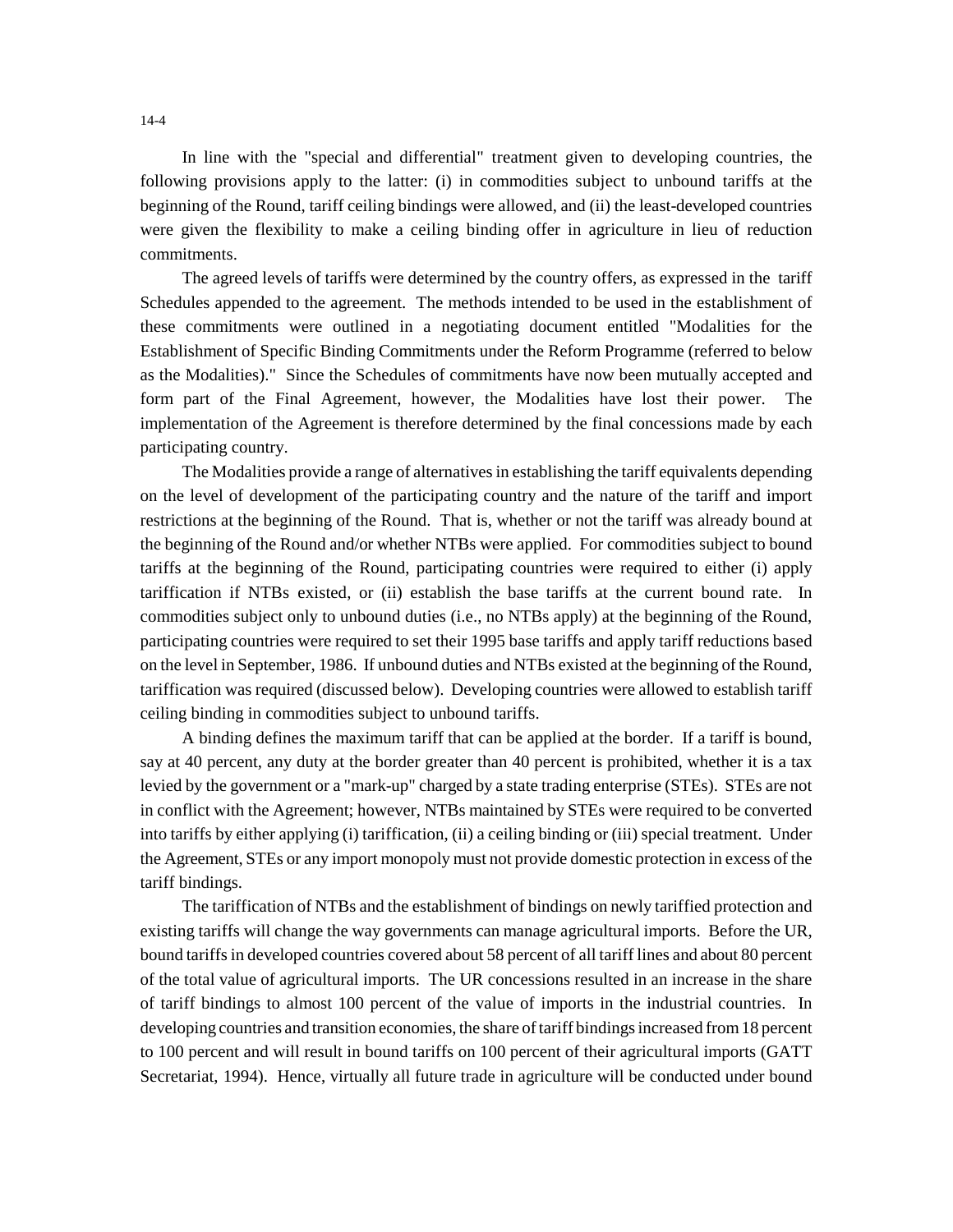tariffs. Depending on the resulting level of bindings and tariffied protection, as well as the conditions under which the Special Safeguards and additional duties can be invoked (see below), this represents a significant step toward increased predictability and stability of trade barriers.

The effectiveness of tariffication is, however, reduced if the tariff bindings are set at very high levels, which would allow post-UR applied rates to remain prohibitive and could permit substantial variations in the range below the bound level. Countries can charge tariffs at varying levels within the margin of the binding, which could be linked to an internal price. The duty can be set as the difference of the given domestic price and the world price as long as the tariff charged does not exceed the binding. In practice, this could work similarly to a variable levy or a minimum price, despite the fact that the agreement states that variable levies, minimum import prices, etc. are forbidden and should be converted to tariffs (Article 4, paragraph 2) and that the Agreement in Customs Valuation generally prohibits the use of minimum prices.

#### *14.2.2 Export Subsidies*

Another reform in the rules is in the area of export subsidies. These changes are important because export subsidies have been the major mechanism of protection in exporting countries. The long history of high protection and support in the industrial countries has been associated with surplus production, a substantial part of which is sold on world markets at subsidized prices. The pre-UR policy regime provided no effective contraint on the volume of subsidized exports, resulting in uncertainty in export markets for other producers and constraining the expansion of competitive trade. The share of world exports which was covered by export subsidies was significant for major agricultural commodities, particularly in grains, livestock products, and sugar. In 1986-90, the European Union subsidized more than 95 percent of its exports of wheat and butter, more than 90 percent of cheese exports, 40 percent of its sugar exports, and more than 30 percent of its milk powder exports. US subsidized exports were largest in butter (94 percent), wheat (55 percent), nonfat dry milk (40 percent) and cheese (23 percent). The EU has been the main user of export subsidies until the late 1980s when the US and other countries also started the significant use of export subsidies to win market shares. The UR agreement marks the first effective discipline on agricultural export subsidies since the founding of GATT.

The new rules on export subsidies under the Round, while important, were not as sweeping as those for non-tariff barriers, in that the Round did not outlaw export subsidies but only imposed limits on their application. Participating countries accepted binding commitments on maximum export subsidization (Article 3), leading to an agreed reduction in expenditure on export subsidies (industrial countries by 36 percent and developing countries by 24 percent) as well as a reduction in the quantity of subsidized exports ( industrial countries by 21 percent and developing countries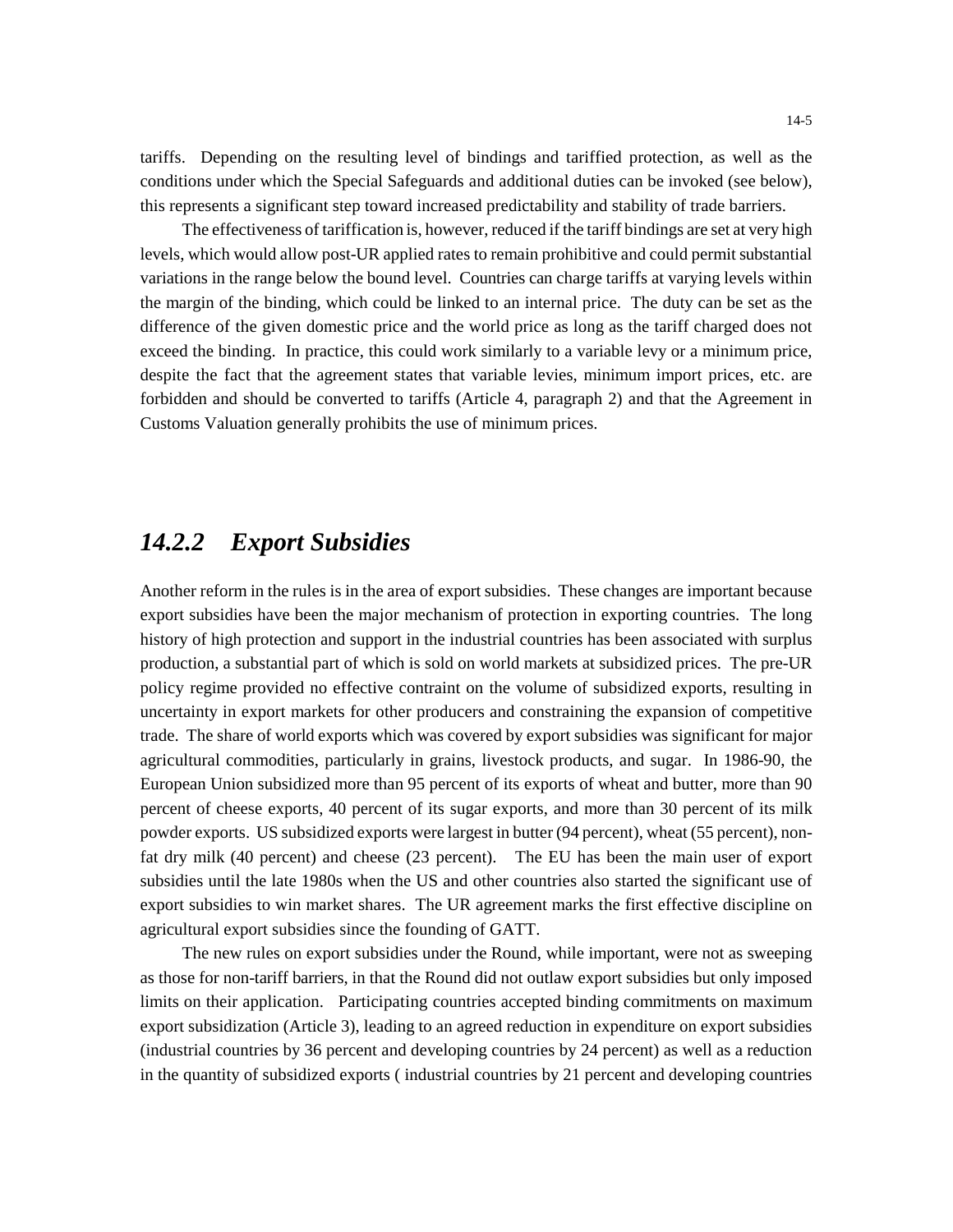by 14 percent) over the implementation period.<sup>8</sup> The agreement also requires countries not to extend export subsidies to commodities which were not subsidized in the base period. The results of these commitments for selected commodities in major countries are shown in Table 14.1 and 14.2. As shown, export subsidies are allowed up to certain levels instead of being explicitly illegal as they are for nonagricultural products.

The impact of the export subsidy reductions will depend on the quantity of the commodities affected, the share of subsidized exports to total trade, and the policy adjustments made by major countries during the implementation period. An analysis of the final commitments indicates that the UR bindings on volumes and outlays will probably have a significant effect on trade flows and prices.

| Country                              |                          |           | Wheat                     |          |
|--------------------------------------|--------------------------|-----------|---------------------------|----------|
|                                      | Actual<br><b>Exports</b> |           | <b>Subsidized Exports</b> |          |
|                                      | 1986-90                  | 1986-90   | 1995                      | 2000     |
| US.                                  | 36,075                   | 18,382.4  | 20,238.3                  | 14,522.1 |
| EU                                   | 17,775                   | 17,008.1  | 19,118.6                  | 13,436.4 |
| Canada                               | 18,850                   | 11,204.8  | 13,590.3                  | 8,851.8  |
| Turkey                               |                          | 2,306.0   | 2,600.2                   | 1,461.2  |
| Hungary                              |                          | 1,444.0   | 1,393.0                   | 1,141.0  |
| Total (Top5)                         |                          | 50,345.3  | 56,940.3                  | 39,412.4 |
| <b>Total Export Subsidies</b>        |                          | 108,289.0 |                           |          |
| World Trade 1991/92                  |                          | 95.0      |                           |          |
| Top 5 as % of Total Export Subsidies |                          | 46.5      |                           |          |
| Top 5 as % of World Trade in 1991/92 |                          |           |                           |          |
| Country                              |                          |           | Rice                      |          |
|                                      | <b>Actual Exports</b>    |           | <b>Subsidized Exports</b> |          |
|                                      | 1986-90                  | 1986-90   | 1995                      | 2000     |

Table 14.1 Base and Final Subsidy Commitments for Selected Commodities in Major Subsidizing Countries -- 000 Metric Tons  $\overline{\phantom{0}}$ 

<sup>8.</sup> Six years for industrial countries and ten years for developing countries.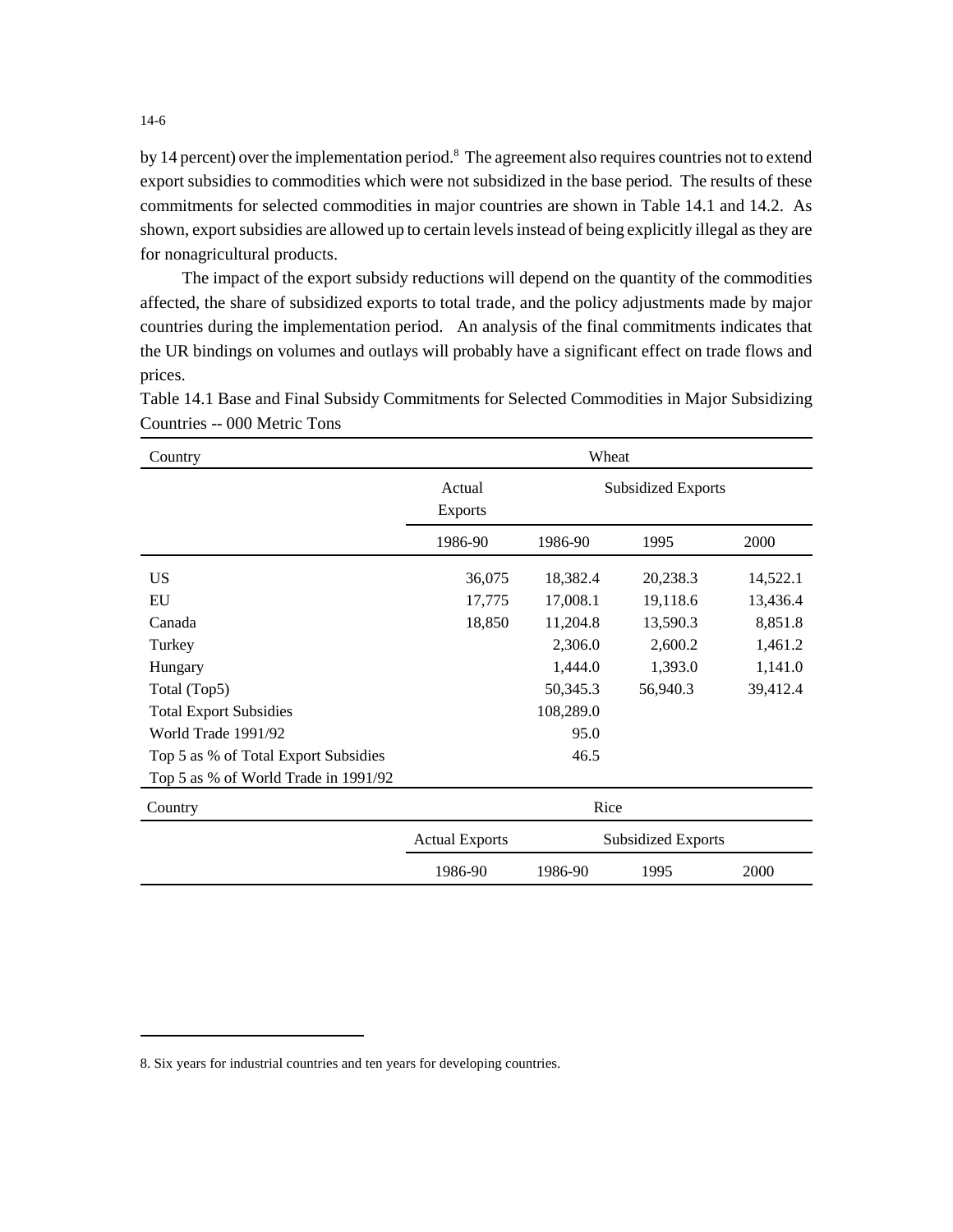| Indonesia                            | 299.8    | 295.6 | 257.8 |
|--------------------------------------|----------|-------|-------|
| EU                                   | 183.7    | 177.3 | 145.1 |
| Uruguay                              | 53.2     |       | 45.7  |
| US <sup>-</sup>                      | 48.8     | 271.7 | 38.6  |
| Colombia                             | 18.9     |       | 16.3  |
| Total (Top5)                         | 604.4    | 744.5 | 503.4 |
| Total $1$                            | 604.5    |       |       |
| <b>World Trade</b>                   | 14,080.0 |       |       |
| Top 5 as % of Total Export Subsidies | 100.0    |       |       |
| Top 5 as % of World Trade in 1991/92 | 4.3      |       |       |
|                                      |          |       |       |

Continued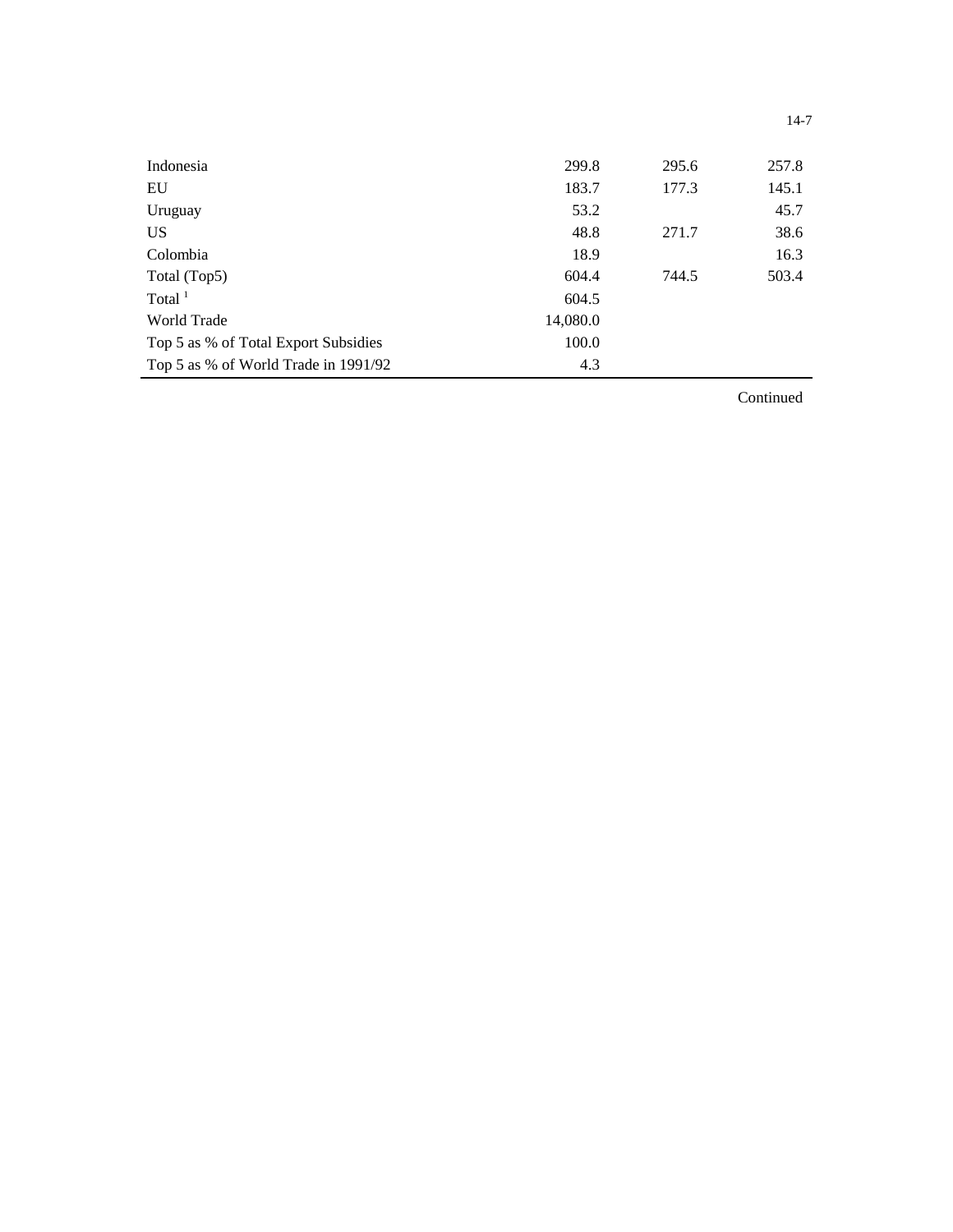| Country                              | Vegetable Oil         |                           |                           |          |
|--------------------------------------|-----------------------|---------------------------|---------------------------|----------|
|                                      | <b>Actual Exports</b> |                           | <b>Subsidized Exports</b> |          |
|                                      | 1986-90               | 1986-90                   | 1995                      | 2000     |
| <b>Brazil</b>                        |                       | 552.1                     | 544.3                     | 474.7    |
| Hungary                              |                       | 185.0                     | 179.0                     | 146.0    |
| <b>US</b>                            |                       | 178.9                     | 587.5                     | 141.3    |
| Canada                               |                       | 117.4                     | 113.3                     | 92.8     |
| Turkey                               |                       | 72.2                      | 94.5                      | 76.5     |
| Total (Top5)                         |                       | 1105.6                    | 1,518.7                   | 931.3    |
| Total $1$                            |                       | 1197.2                    |                           |          |
| World Trade                          |                       | 21,470.0                  |                           |          |
| Top 5 as % of Total Export Subsidies |                       | 92.4                      |                           |          |
| Top 5 as % of World Trade in 1991/92 |                       | 5.1                       |                           |          |
| Country                              | <b>Course Grains</b>  |                           |                           |          |
|                                      | <b>Actual Exports</b> | <b>Subsidized Exports</b> |                           |          |
|                                      | 1986-90               | 1986-90                   | 1995                      | 2000     |
| EU                                   |                       | 12,624.5                  | 12,182.6                  | 9,973.4  |
| Canada                               |                       | 4,392.0                   | 4,418.9                   | 3,617.6  |
| Mexico $1$                           |                       | 3,577.8                   | 3,513.1                   | 2.951.0  |
| <b>US</b>                            |                       | 1,9785.4                  | 1,906.3                   | 1,560.6  |
| Rep. of South Africa <sup>2</sup>    |                       | 1,893.5                   | 1,827.3                   | 1,495.9  |
| Total (Top5)                         |                       | 24,463.2                  | 23.848.2                  | 19,598.5 |
| Total $1$                            |                       | 28,328.6                  |                           |          |

91,680.0 8634 26.7

Table 14.1 Base and Final Subsidy Commitments for Selected Commodities in Major Subsidizing Countries -- 000 Metric Tons (Continued)

1. Corn and Sorghum subsidy volumes have been added

Top 5 as % of Total Export Subsidies Top 5 as % of World Trade in 1991/92

World Trade

2. Barley, maize and maize products, oats, and grain sorghum subsidy volumes have been added together *Source:* Author's calculations; basic data are from Uruguay Round country schedules.

14-8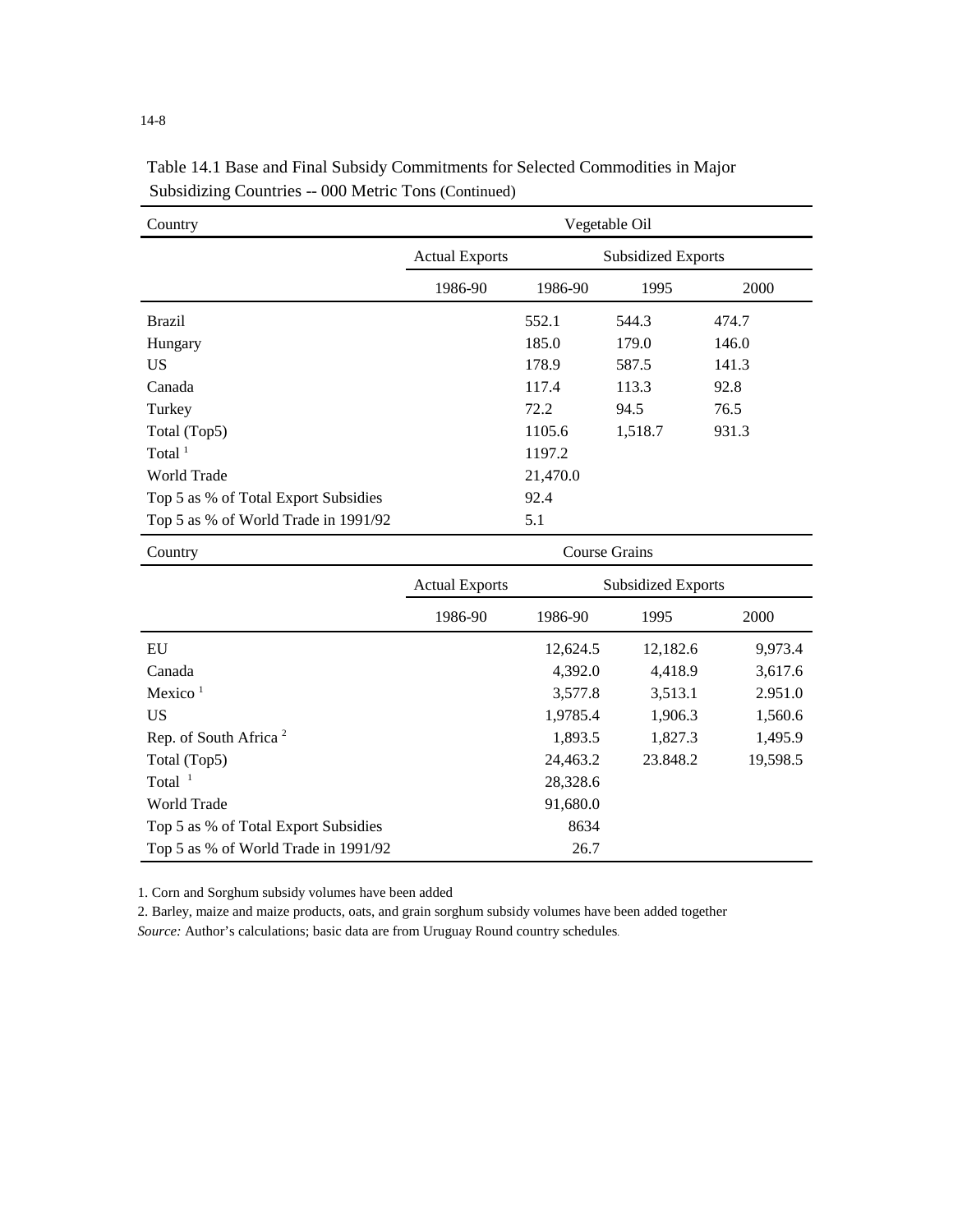| Country                                 | Beef & Veal           |                           |                           |             |
|-----------------------------------------|-----------------------|---------------------------|---------------------------|-------------|
|                                         | <b>Actual Exports</b> |                           | <b>Subsidized Exports</b> |             |
|                                         | 1986-90               | 1986-90                   | 1995                      | 2000        |
| <b>US</b>                               |                       | 1,034.3                   | 1,118.7                   | 817.1       |
| <b>Brazil</b>                           |                       | 106.7                     | 105.2                     | 91.779      |
| Austria                                 |                       | 80.9                      | 90.1                      | 63.882      |
| Poland                                  |                       | 51.7                      | 49.9                      | 40.9        |
| Hungary                                 |                       | 36.0                      | 35.0                      | 28          |
| Total (Top5)                            |                       | 1,309.6                   | 1,398.9                   | 1,041.7     |
| Total                                   |                       | 1,372.4                   |                           |             |
| Top 5 as % of Total Export Subsidies    |                       | 95.4                      |                           |             |
| Country                                 |                       |                           | Pigmeat                   |             |
|                                         | <b>Actual Exports</b> |                           | <b>Subsidized Exports</b> |             |
|                                         | 1986-90               | 1986-90                   | 1995                      | 2000        |
| EU                                      |                       | 508.6                     | 490.8                     | 401.8       |
| Hungary                                 |                       | 115                       | 111                       | 91          |
| Poland                                  |                       | 51.7                      | 49.9                      | 40.9        |
| Sweden                                  |                       | 47                        | 45.4                      | 37.1        |
| Finaland                                |                       | 8.1                       | 11.3                      | 6.4         |
| Total (Top5)                            |                       | 730.4                     | 708.4                     | 577.2       |
| Total <sup>2</sup>                      |                       | 741.0                     |                           |             |
| World Trade                             |                       | 2,441.0                   |                           |             |
| Top 5 as % of Total Export Subsidies    |                       | 98.6                      |                           |             |
| Top 5 as % of World Trade in 1991/92    |                       | 29.9                      |                           |             |
| Country                                 |                       |                           | Poultry                   |             |
|                                         | Actual                | <b>Subsidized Exports</b> |                           |             |
|                                         | <b>Exports</b>        |                           |                           |             |
|                                         | 1986-90               | 1986-90                   | 1995                      | 2000        |
| EU                                      |                       | 367.8                     | 440.10                    | 290.6       |
| Hungary                                 |                       | 141.00                    | 136.00                    | 111.00      |
| <b>Brazil</b>                           |                       | 97.94                     | 96.57                     | 84.23.27.99 |
| <b>US</b>                               |                       | 35.44                     | 34.2                      | 13.10       |
| Poland                                  |                       | 16.4                      | 15.8                      | 526.92      |
| Total (Top5)                            |                       | 658.57                    | 722.66                    |             |
| Total <sup>2</sup>                      |                       | 663.68                    |                           |             |
| World Trade                             |                       | 2,074.00                  |                           |             |
| Top 5 as % of Total Export Subsidies    |                       | 0.99                      |                           |             |
| Top 5 as % of World Trade in<br>1991/92 |                       | 31.75                     |                           |             |
|                                         |                       |                           |                           |             |

Table 14.2 Base and Final Subsidy Commitments for Selected Commodities in Major Subsidizing Countries -- 000 Metric Tons

1. The volume of export subsidy for Poland includes all meats except for poultry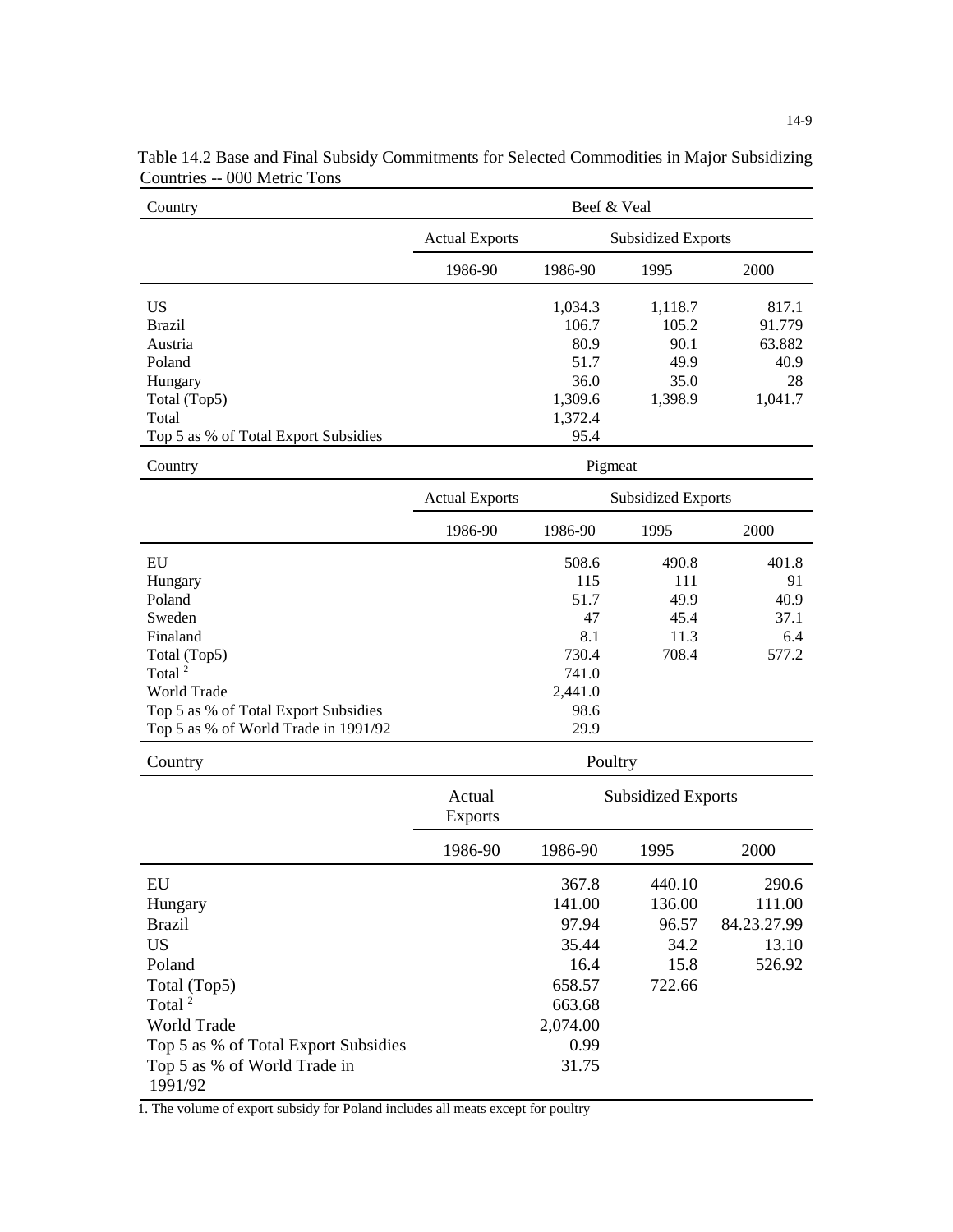14-10

2. The Export Subsidies

*Source:* Author's calculations; basic data are from Uruguay Round country schedules.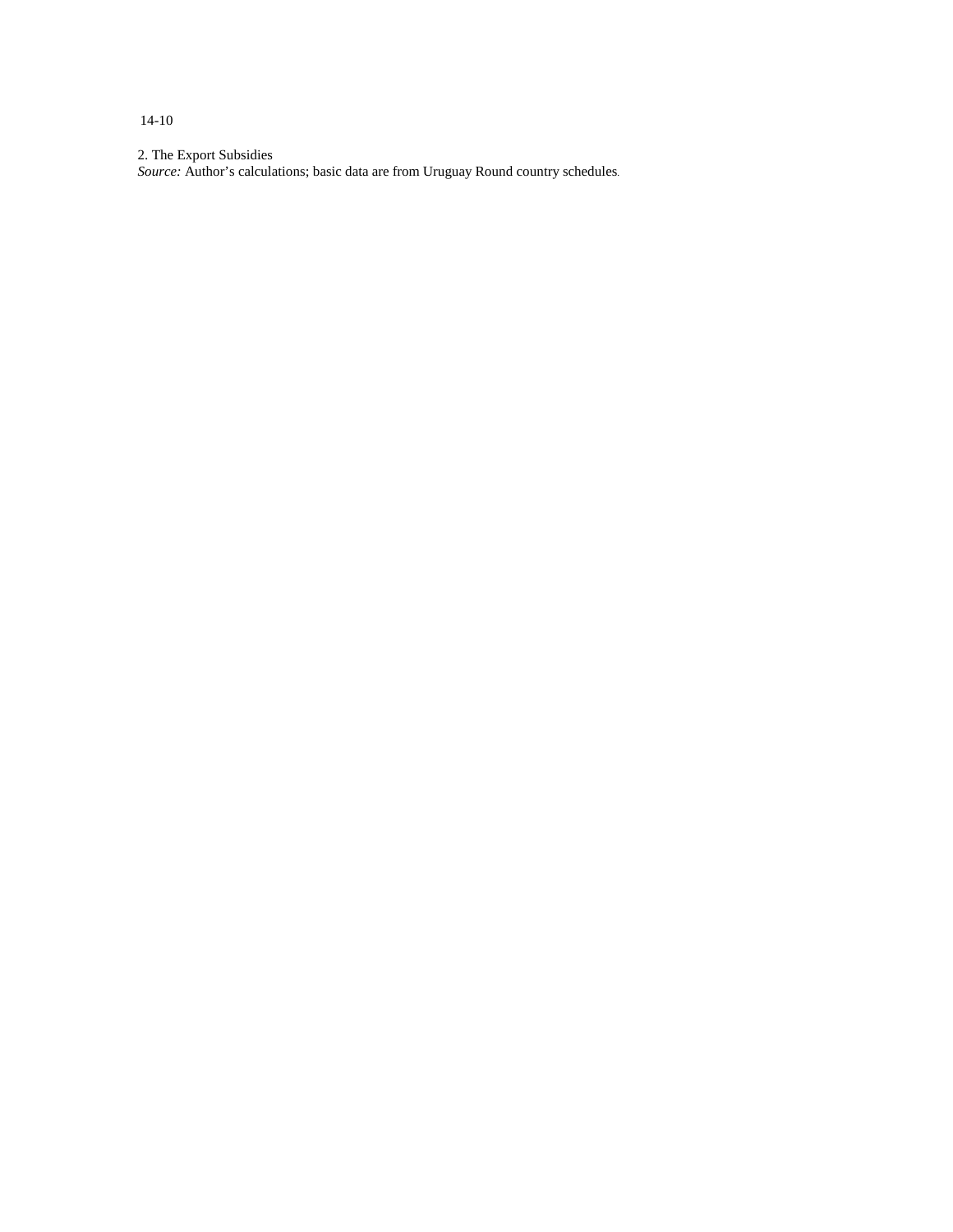Tables 14.1 and 14.2 show that the share of world trade directly covered by export subsidies was significant for many agricultural commodities. Since most developing countries impose a tax on most of their agricultural exports, there are relatively few developing countries with export subsidy commitments, namely Brazil, Colombia, Czech Republic, Poland and Venezuela.

To determine the relative importance of the constraint on volume of export subsidies, we can calculate the quantity of exports that will not be subsidized (21 percent of the volume of subsidized exports in the base period) as a share of world trade. As a share of world trade in 1989-93, the decline in the volume of subsidized exports would be most significant in wheat and wheat products (15.4 percent), dairy products such as milk powder (20 percent) and butter (17.5 percent), and in meat markets, particularly poultry (9.3 percent) and beef and veal (8.8 percent). In contrast, the reductions in the volume of subsidized exports in sugar, oilseeds and vegetable oils, and other meats represent a very small share of world trade, and hence would not likely have a significant impact on world markets in these products. While the reductions are significant in the most subsidized products, the allowable volume of export subsidies for major commodities at the end of the implementation period will remain substantial, with the largest amounts remaining in wheat (over 40 million tons), coarse grains (nearly 20 million tons), beef and veal (over 1 million tons), and vegetable oils (about 1 million tons). While the reforms undoubtedly represent an improvement over previous levels, the remaining subsidies still represent a substantial distortion in world agricultural trade.

#### *14.2.3 Domestic Support*

The third area of reform was the binding of domestic support levels. The proposal in the Dunkel package to reduce support on a commodity basis was not agreed in the Round. Instead, the new rules and bindings were established on the level of total domestic agricultural support, called Aggregate Measure of Support (AMS) which includes border price support through tariff and export subsidies discussed above (Annex 3, paragraph 8). Based on fixed external prices in the base period (1986- 88), the agreement specifies the determination of the AMS and requires countries to reduce their total AMS by 20 percent over the implementation period. For several reasons, these concessions on domestic support reductions are considerably less effective than those of border measures. First, the constraint on aggregate, rather than commodity specific, support leaves much scope for continued support policies and domestic policy action on particular commodities. The lack of discipline over individual commodity policies will also likely lead to increasing policy distortions between commodities. Second, the "green box"<sup>9</sup> will allow many policies to continue unreduced in

<sup>9.</sup> This includes general services involving expenditures which provide services and do not involve direct payments such as research, pest and disease control, training, extension, marketing and promotion, and infrastructure services. These measures shall not involve price support to farmers. In developing countries, government measures to promote agricultural and rural development such as investment subsidies, input subsidies provided to low income farmers (cash or kind) are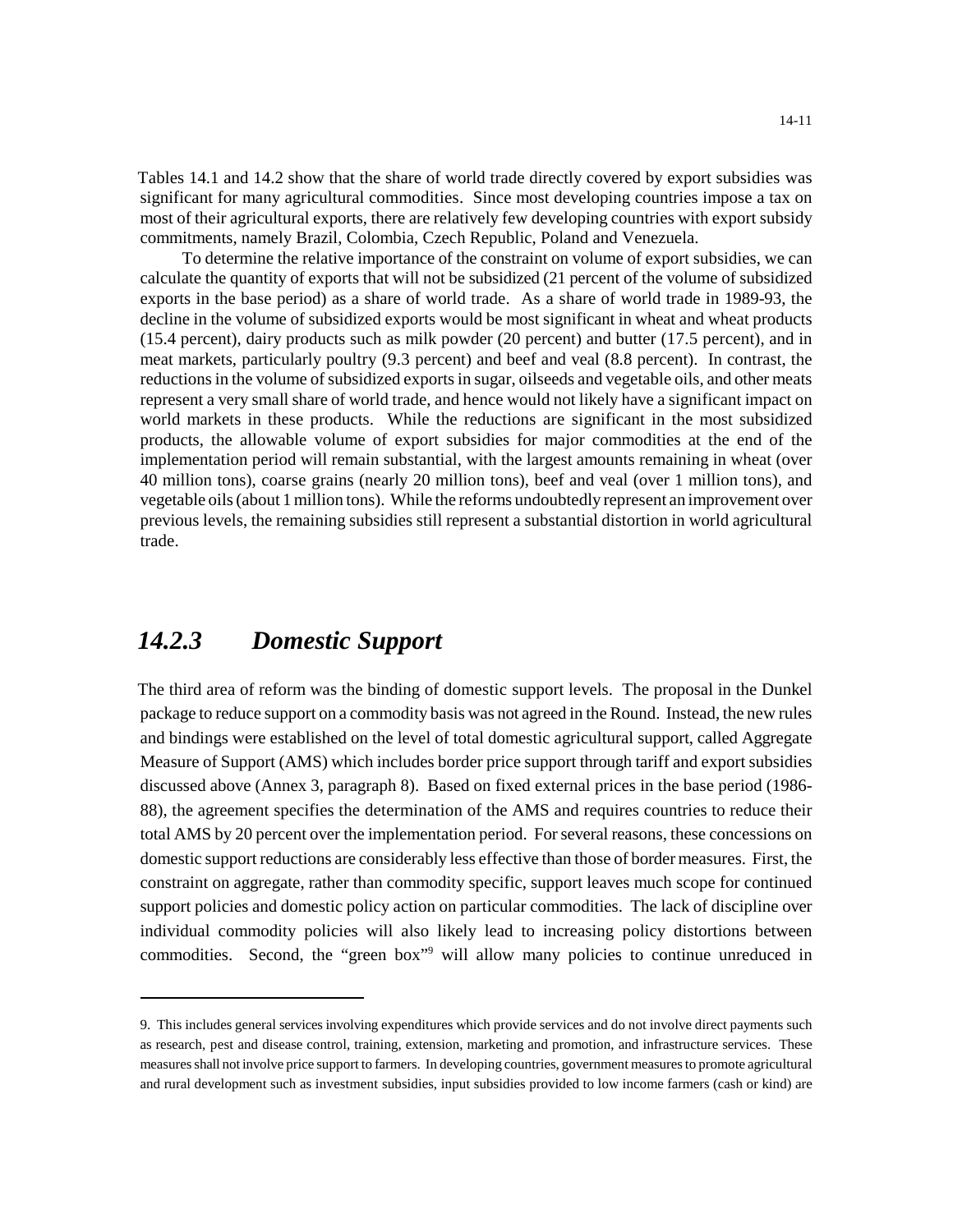14-12

participating countries. Third, the two important support measures, the EU compensation payments and the US deficiency payments are exempted from the reduction commitments, even though they are not fully production neutral. Fourth, domestic subsidies with significant production impacts play a relatively limited role in other major countries. Last, the AMS calculations are based on the outlays during 1986-88, which was a period of relatively low world prices for agricultural products and therefore high expenditures on domestic support to farmers. Because of higher world prices and recent domestic agricultural policy reforms in major countries, the new commitments may not involve any further real reductions in current levels of domestic support.

## *14.3 Estimates of Pre- and Post- UR Protection*

How will the new UR rules and disciplines affect border protection in agriculture? This section outlines the methods used in estimating pre- and post-UR border protection measures. Agricultural protection as a result of the Round will be disciplined primarily by the outcome of tariffication and the reduction commitments on export subsidies and domestic support. In general, the results of final concessions on tariffication will affect the post-UR nominal protection on imported goods, while the export subsidy commitments will define the rate of nominal protection on exportables. In cases where exporting countries are providing export subsidies and also maintaining import barriers on homogenous goods, arbitrage implies that in general, a country cannot set an export subsidy higher than the level of the tariff. Hence, the level of the tariff equivalent sets a ceiling on the level of the export subsidy and would also be indicative of the maximum nominal protection rate. To be consistent with the tariffication provisions, I have used a measure equivalent to the nominal rate of protection. This measures the magnitude of the historical price distortion or price wedge induced by non-tariff measures. The post-UR ad-valorem tariff equivalent of border protection is estimated based on the tariffication and export subsidy commitments.

#### *14.3.1 Pre-UR Border Protection*

Any evaluation of the liberalizing effect of the Round must begin with an assessment of the protective effects of the measures which preceded it and which would have occurred without it. Had the UR not concluded, presumably these policies, or some variant of them, would have generated

exempted.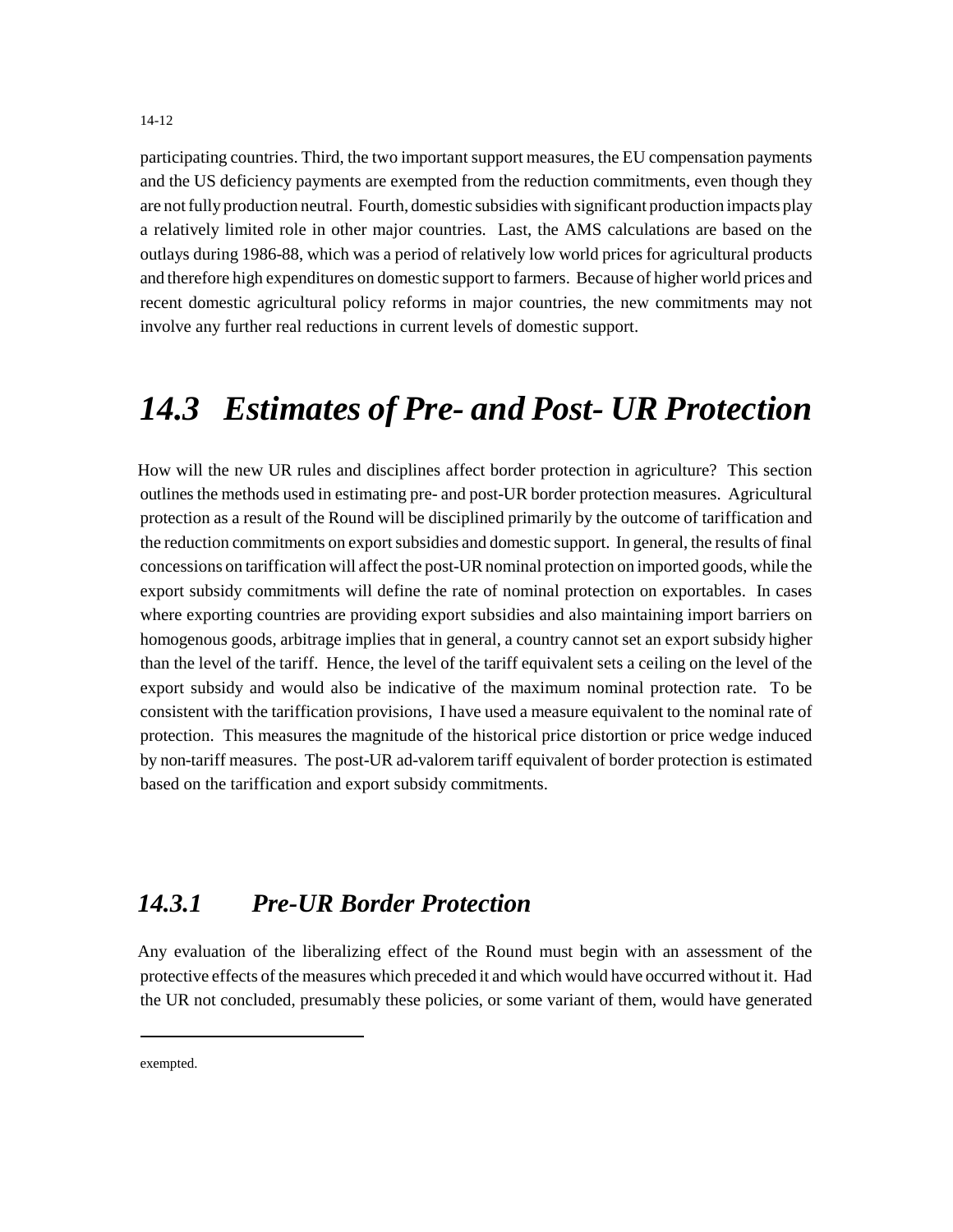the counterfactual future rate of protection against which the UR should be evaluated. The protective effects of pre-UR trade distortions in a particular market are measured in terms of their tariff equivalents. The UR adopted the price-gap method in establishing the tariff equivalent of nontariff barriers. This method assumes that the difference between the domestic price and the world price is caused by the restrictive effects of all non-tariff barriers that are present in the market. The UR tariffication procedure required the establishment of initial base tariffs to afford the same level of nominal protection as the prevailing NTBs in 1986-88. That is, the post-UR base tariff, to be set at either specific or *ad-valorem rates,* would be based on the protected domestic and world prices of the relevant commodity in 1986-88. The difference between these prices would be the "price gap" which defines the specific tariff and the percentage difference between them would be the advalorem tariff equivalent that would replace the non-tariff barrier.

The exact measure of a non-tariff barrier in terms of its effect on prices is one which compares the domestic price that would prevail without the non-tariff barrier with the price which would prevail domestically with the non-tariff barrier, assuming that the price paid to suppliers remain unchanged. However, since these prices are usually not observable, the actual measure of non-tariff barriers are usually based on a comparison of domestic and world prices in the presence of non-tariff barriers. To apply this method, it is required to identify the appropriate prices. This is difficult because products of a particular industry that are imported into a country are usually not identical to those that are produced domestically, and they may also differ from products that are produced and traded abroad. In general, the appropriate prices to use in measuring the price impact of a nontariff barrier are the domestic and invoice price of the imported product. Since available domestic prices do not usually distinguish domestically produced goods from imported goods, the price of the product in the domestic market is used instead.

Let  $P_d$  represent the price of the product in the domestic market and  $P\omega$  as the invoice price of imports inclusive of tariffs and transport costs (c.i.f). The price comparisons are usually expressed as a percentage difference between the prices expressed as follows:  $= 100 * [P_d - P\omega]$ / P<sup>6</sup>. The latter is referred to as the *ad-valorem* tariff equivalent or the implicit protection associated with the non-tariff barrier. The ad-valorem tariff equivalents of border protection are estimated for each year depending on data availability -- from 1982-93 in developing countries and from 1979-93 in OECD countries.

In the case of exportables, export subsidies can be used to raise the domestic producer price above the world price. They can be specified in the same way as tariffs since an export subsidy is merely a negative export tax. Export subsidies raise the price received by domestic producers and paid by consumers as the domestic price is increased by arbitrage until it equals the subsidyinclusive price on sales. The *ad-valorem* export subsidy equivalent is expressed as follows:  $[(P_d - P)/P]$  \*100. Data on world and domestic prices use were derived from several sources including theOrganization for Economic Cooperation and Development (OECD), US Department of Agriculture (USDA), FAO, and the World Bank. These sources are complemented by the information on internal and reference prices in 1986-88 reported in the supplementary tables in the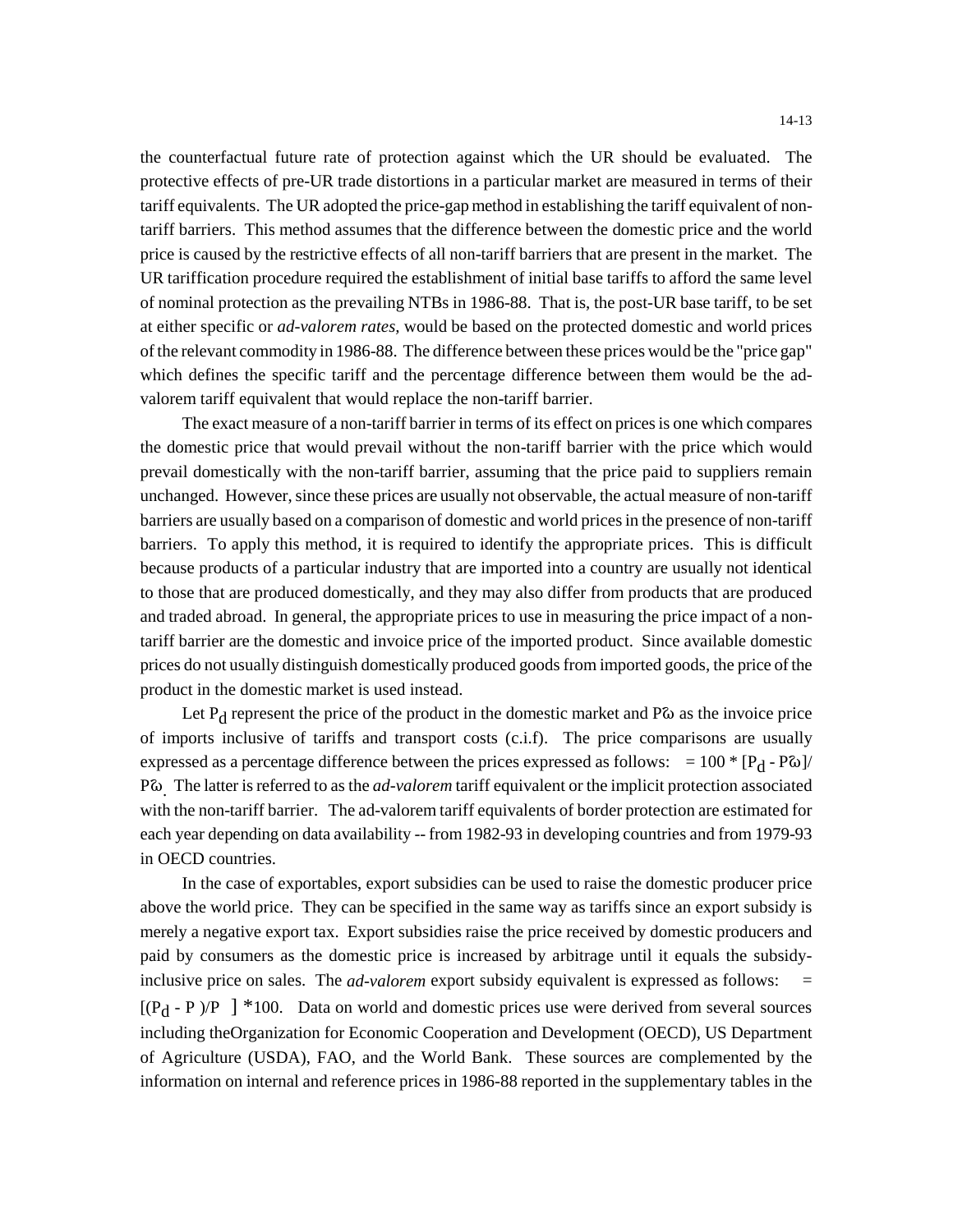country Schedules. The OECD provides PSE estimates beginning in 1979 for 12 OECD trading blocs and up to 22 commodities or commodity groups. The USDA has extended this coverage to 34 countries and 48 commodities or commodity groups, for the period 1982-93.<sup>10</sup> Four types of measures are included in the OECD and USDA/ERS PSE calculations, namely, market price support, direct income support, indirect income support and other assistance. Price support programs, tariffs, and quotas are examples of the first set of measures, while deficiency payments comprised the second group. Indirect income supports and other assistance include input subsidies, capital grants, research etc. To estimate the tariff equivalent of border protection based on the PSE estimates, I consider only the effects of market price support measures (price support, tariffs, quotas, and other NTBs) and exclude the direct and indirect income transfers and other assistance. The tariff equivalents based on data about market price support measures from the OECD and USDA databases are calculated as follows:

| (1) |       | $=$ [(VPIP/VPWP)-1] *100 |     |                                        |
|-----|-------|--------------------------|-----|----------------------------------------|
|     | where |                          | $=$ | tariff equivalent                      |
|     |       | VPIP                     | $=$ | value of production at internal prices |
|     |       | <b>VPWP</b>              | $=$ | value of production at world prices    |

The value of production at world prices, VPWP, is defined as:

| VPWP- | $\equiv$ $\equiv$ | VPIP - MPS where                                      |
|-------|-------------------|-------------------------------------------------------|
| MPS   | $=$ $-$           | $Q^*(P_d - P_a)$ or the value of market price support |
| Q     | $=$ $-$           | volume of production                                  |

Therefore,

 $=$  (Pd - P $\omega$ )/P $\omega$  or (Pd / P $\omega$ ) -1 \*100

where  $P_d$  is the domestic price and P $\omega$  is the reference (border) price at which purchases from the world market could have taken place. MPS is the value of all market price support -- an estimate of aggregate transfers to producers as a result of measures such as tariffs, import quotas, and other trade barriers. The difference between world prices and internal prices, as a percentage of world prices is the tariff equivalent of border measures. This is measured either as an import tariff (subsidy) or an export subsidy (tax), or both. If domestic prices are above (below) world prices, the price wedge reflects an export subsidy (tax) equivalent for exportables and an import tariff (subsidy) equivalent for importables.

<sup>10.</sup> I am grateful to Susan Leetmaa for providing the as yet unpublished data on ERS/USDA updates on PSE estimates.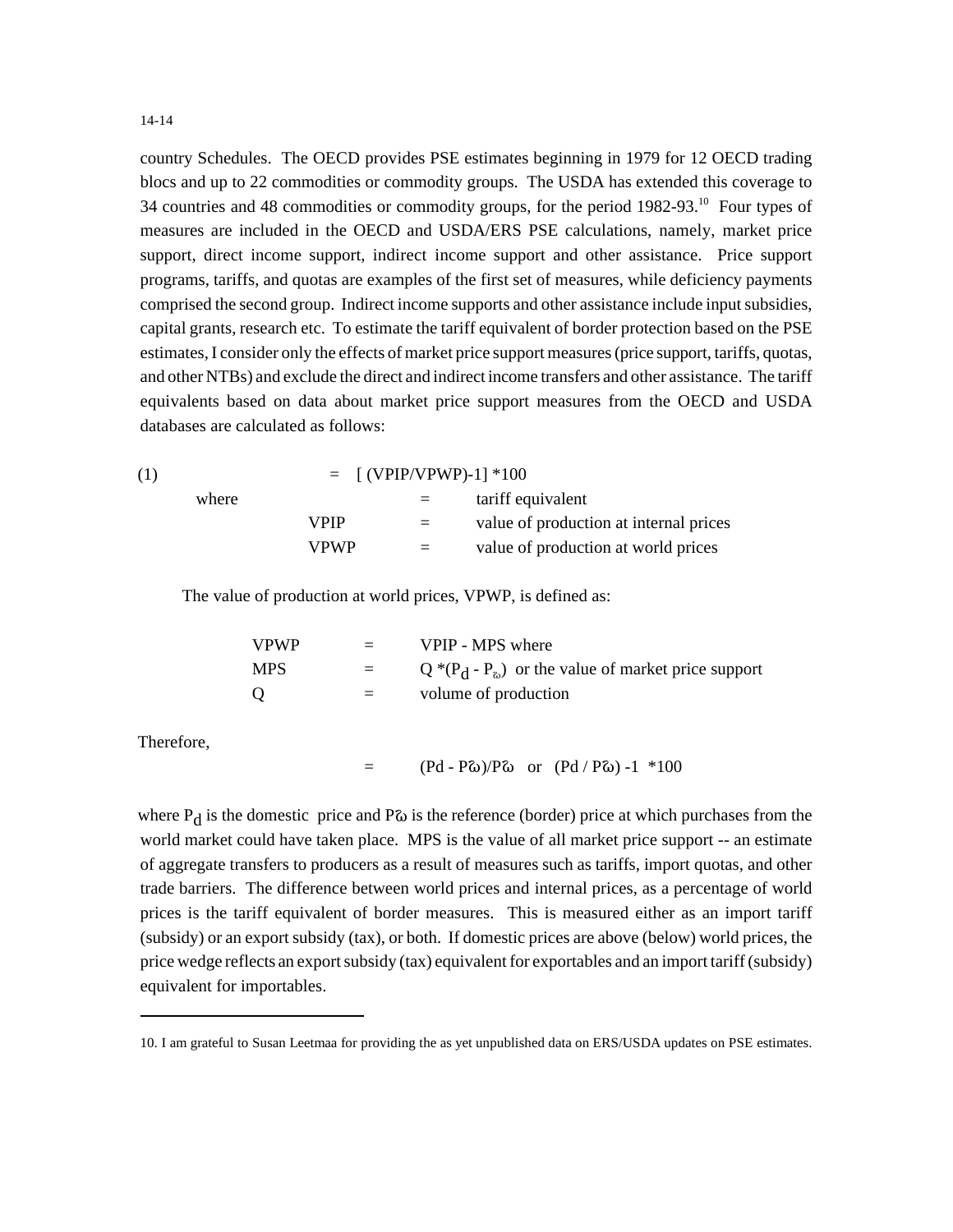For purposes of comparison, I also estimate a pre-UR tariff equivalent based on the reported internal and reference prices in the country Schedules for the base period, 1986-88. The Modalities defined internal prices at the wholesale level. However, not all countries used wholesale prices in defining their tariff equivalent (e.g. EU's tariff equivalent are based on intervention or threshold prices). Where the wholesale price is not available, I use producer prices as a measure of internal prices. The use of producer prices will result in some slight underestimation of protection by the amount of the producer-to-wholesale marketing margin.

#### *14.3.2 Post-UR Border Protection*

As explained earlier, the tariffication provisions as stated in the Modalities lose legal power once the country Schedules have been mutually accepted by participating countries. I briefly review in this section the rules on tariffication as provided in the Modalities. The methods used in estimating the post-UR tariff equivalents are then discussed.

Tariff equivalents were required to be established at the four-digit level or at the six-digit or more detailed level of the Harmonized System (HS) wherever appropriate, as in the case of certain fruits and vegetables. The Modalities also required that "actual prices, rather than constructed ones (e.g. the threshold price in the EU) be the basis for tariff equivalents." For transformed and processed agricultural products, tariff equivalents were required to be established by multiplying the specific tariff equivalent(s) for the agricultural inputs(s) by the proportion(s) in value terms or in physical terms as appropriate of the agricultural inputs(s) in the transformed processed agricultural products.

The Modalities also specified the external prices to be used in tariffication as the actual average c.i.f. import unit values for the importing country. Where average c.i.f. unit values are not available or appropriate, external prices are defined as the appropriate average c.i.f. import unit values of a near country or the estimated average f.o.b. unit values of (an) appropriate major exporter(s) adjusted by adding an estimate of insurance, freight, and other relevant costs to the importing country. External prices are converted to domestic currencies using the annual average market exchange rate for the same period as the price data. Internal prices are defined in the Modalities as the representative wholesale price ruling in the domestic market or an estimate of that price where adequate data are not available. The initial tariff equivalents have to be adjusted to take account of differences in quality or variety and applied to tariff lines which are frequently defined at 8, 10, or12 digit levels.

Where a tariff equivalent resulting from these guidelines is negative or lower than the current bound rate, countries were allowed to establish the initial base tariff equivalent at the current bound rate or on the basis of national offers for that product. The levels of tariff equivalents resulting from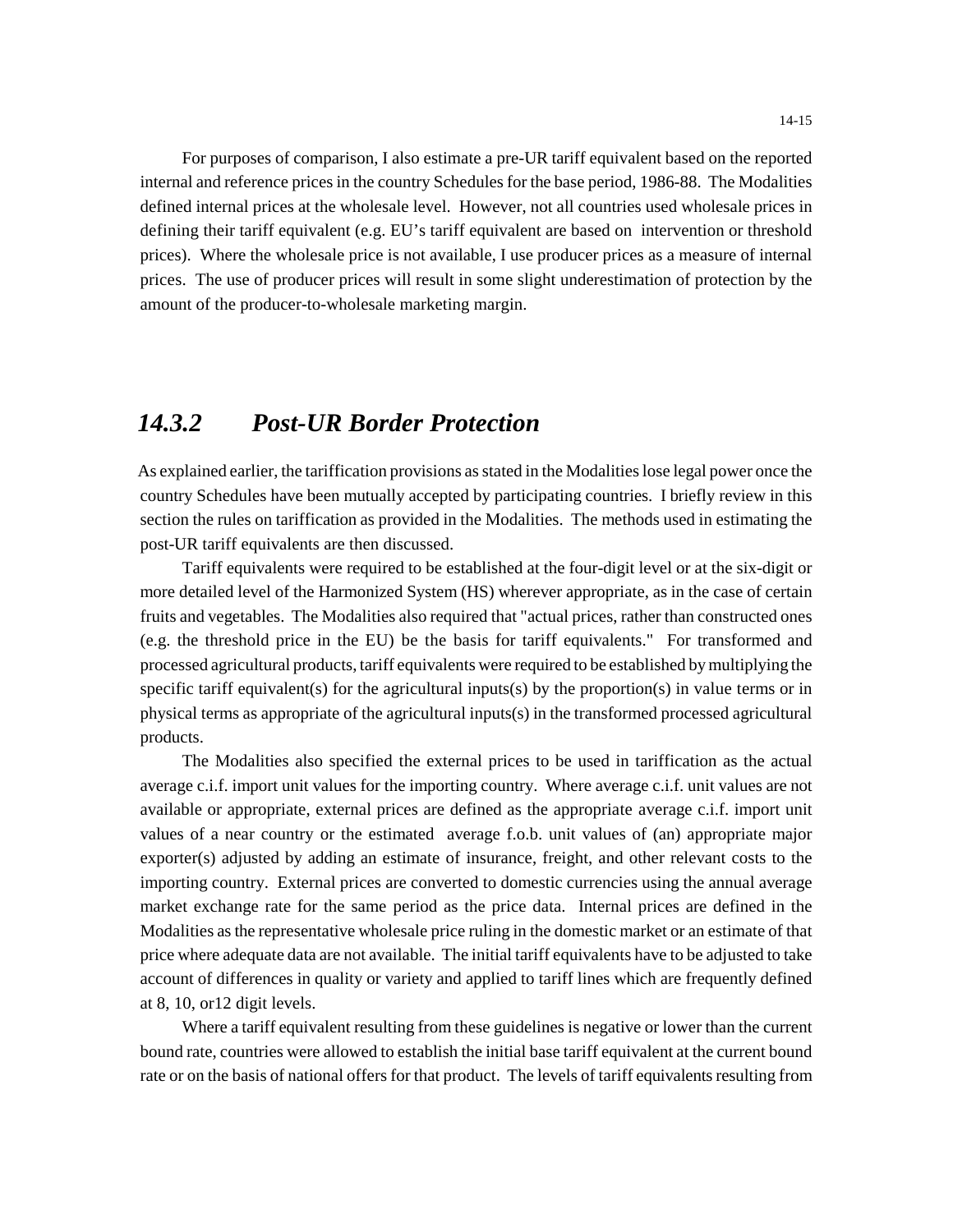tariffication using 1986-88 data, supplemented by the rules as stated above, are specified as the base level (i.e. to be applied in 1995) for the implementation of the reduction commitments on market access.

The post-UR nominal border protection rates are derived from the tariffication commitments. In this paper, the specific tariffs in the Schedule, assumed to reflect the difference between internal and border prices as defined in the Modalities,  $[\tau = (P_d - P)]$ , are translated into *ad-valorem* tariff equivalents simply by dividing the specific tariff by the appropriate border price as defined in the Modalities. The average border prices in 1986-88 used in estimating the pre-UR tariff equivalents of NTBs are now used to convert the post-UR base specific tariffs in the Schedules into *ad-valorem rates* in the base period. To translate the final or bound specific tariffs in the schedules (tariffs to apply at the end of the implementation period) into final *ad-valorem rates,* I use either (a) constant world prices at the level during the base period, 1986-88 or (b) World Bank projections of world prices for the year 2000.

Since our estimated pre-UR tariff equivalents of NTBs are based on available data on world and domestic prices, which are usually at wholesale or farmgate level, the post-UR specific tariffs, which are at very disaggregated tariff line level in the Schedules, must be aggregated to attempt to match the pre-UR measures. An average specific tariff corresponding to the commodity defined at the 4-digit HS code is calculated by taking a simple unweighted average of the tariffs for the group under consideration. Unweighted tariffs are preferred over trade-weighted tariffs, which may be biased downward because imports that are highly taxed cost more and are, therefore, imported less. In the extreme, a tariff set at sufficiently high level as to eliminate imports would receive no weight in the aggregation.

In the case of commodities where the historical estimates of protection (based on the OECD and USDA data) are defined at the farmgate/first stage of trade, the specific tariffs of the processed items are transformed using appropriate conversion factors.<sup>11</sup> This is not an issue for commodities such as grains (wheat, maize, barley, oats, rye and sorghum) or white sugar, which are reasonably homogenous and whose post-UR tariff equivalents are specified in the Schedules. For dairy, where the historical protection estimates based on OECD and USDA data are for the dairy industry, the post-UR tariffs are adjusted using conversion factors to derive the milk fluid equivalent of milk powder and butter. The estimated *ad-valorem* tariff rates at the 4-digit HS are aggregated to match the commodity and regional definitions of the RUNS model using value of production at border

14-16

 $<sup>11</sup>$ For instance, milk is assessed as liquid milk plus fluid equivalent of butter and milk powder in the OECD and</sup> USDA calculations of PSE. The same conversion factors for butter and milk are used in this paper to estimate the average specific tariff for the milk industry.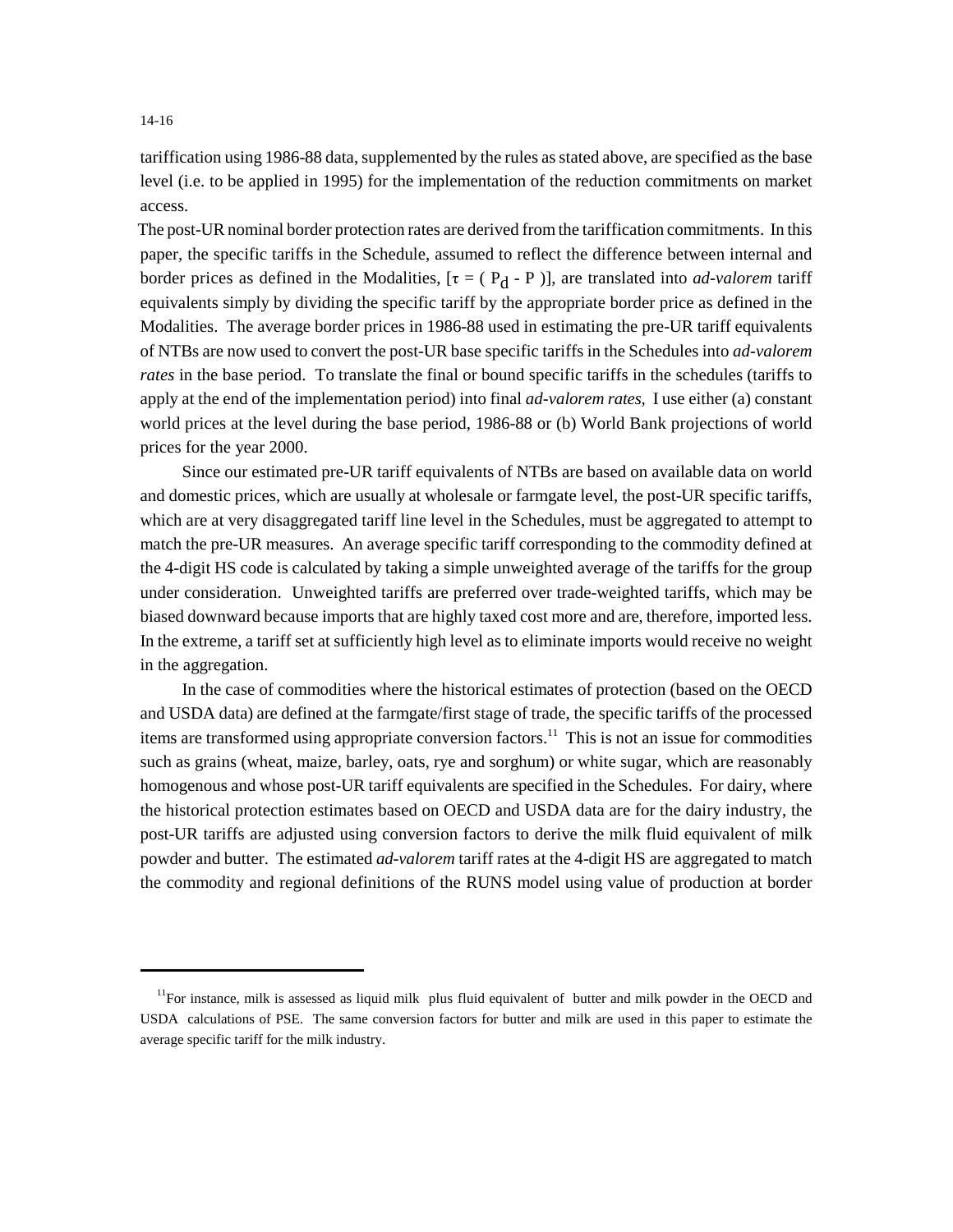For exportables, the post-UR border protection will be determined by the export subsidy commitments. As described in section 2, the commitments on export subsidies are in terms of maximum volume and budget outlays defined for major group of commodities. A 36 percent reduction in the value of export subsidies by a particular country would typically require a less than 36 percent reduction in the ad-valorem equivalent of the export subsidy since the decline in value would result from changes in both the rate of assistance and in the quantity exported. In the context of multilateral reforms under the Round, reductions in export subsidies are likely to raise world prices, offsetting the reduction in export volumes implied by the reductions in export subsidies. Thus, treating the export subsidy reductions in terms of reductions in export subsidy rates could be used as an approximation to the effects of the commitments. The per unit export subsidy rates at the base period is determined as follows:<br> $S_s = \frac{B_s}{W V}$ 

$$
S_s = \frac{B_s}{\Psi_s X_s}
$$

where s is the subsidy rate, B is the total value of export refunds and X is total volume of exports and  $\psi$  is the share of exports that is subsidized. The subscript s denotes the goods which are net exports and use export subsidies. The per unit subsidy rates during the base period are translated to advalorem rates using border prices in 1986-88. There are goods which are treated as net exportables in estimating historical protection based on the OECD and USDA databases but do not have export subsidy commitments in the Round. In these commodities, some imports occur and the post-UR border protection are estimated based on the tariffication commitments.<sup>13</sup> In most of these commodities, import restrictions are usually an essential backstop for export subsidy programs. The tariff equivalent based on the tariffication commitments defines the maximum post-UR border protection.

 $12$  To facilitate further analyses of implications of the Uruguay Round Agreement, the pre- and post-Uruguay Round border protection in agriculture estimated in this paper are further aggregated to conform to the requirements of general equilibrium models.

<sup>13</sup>

The estimates will be slightly biased by the amount of the margin between f.o.b. and c.i.f. prices which in most primary agricultural products are usually not more than 20 percent.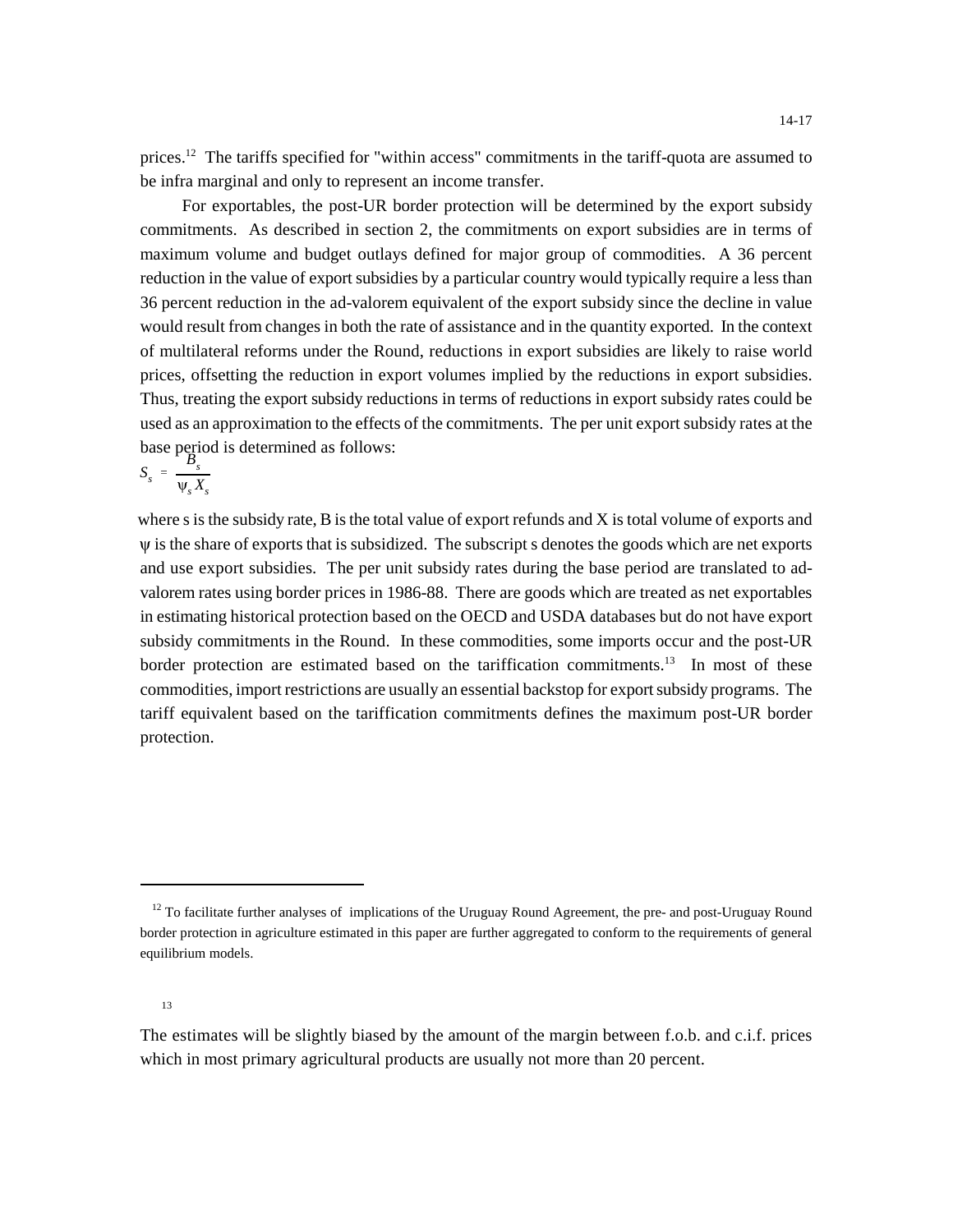## *14.4 Results of Tariffication and Tariff Bindings*

#### *14.4.1 How "Dirty" Was Tariffication?*

The UR Modalities specified that the initial base tariffs (specific or ad-valorem) should be set at levels that provide equivalent protection in 1986-88. To examine "dirty" tariffication, the estimated tariff equivalents based on the country Schedules are compared with the estimated tariff equivalent of border measures in 1986-88. The results indicate that the specific and *ad-valorem* tariffs which many countries have set in their schedules are significantly higher than the wedge between actual domestic and world market prices in the base period, hence affording higher protection than prevailed in 1986-88.

Also, the chosen base period of tariffication was a period of relatively high agricultural support and protection in the industrial countries because world prices were at their lowest level in recent decades during the period. Hence, the tariff equivalent based on the 1986-88 period would result in high levels of protection compared with any representative period.

The actual tariff equivalents of all border measures in 1986-88 and the post-UR base tariffs for several major commodities are summarized in Table 2a and 2b. In many countries, "dirty" tariffication appears to have occurred in the "sensitive" commodities such as dairy, sugar, and grains. The extent of "dirty" tariffication varied widely among countries and commodities. Among the industrial countries, the magnitude appears largest in the European Union and EFTA, where the post-UR base tariff equivalents in most commodities were set at levels way above the estimated 1986-88 price wedges. In the European Union (EU), the estimated post-UR ad-valorem tariff equivalents are significantly higher than the actual rates of protection in 1986-88 except for poultry. The largest differentials (in percentage points) are estimated for rice (207 percent), milk (97.2 percent), butter (72 percent), sugar (63 percent), barley (58.5 percent), durum wheat (52.6 percent) and sheepmeat (21 percent).

In the case of wheat, rye, barley, maize, and sorghum, the EU Schedule had set the specific duty-paid import price to be not greater than the effective intervention price (or in the event of modification of CAP, the effective support price) increased by 55 percent (EU Schedule, Section I, Headnotes). This implies that the current effective threshold price for grains would be 155 percent of the intervention price. In the case of rice, the specific duty is set at a level so that the duty-paid import price will not be greater than the effective intervention price increased by 88 percent for Japonica rice and by 80 percent for Indica rice.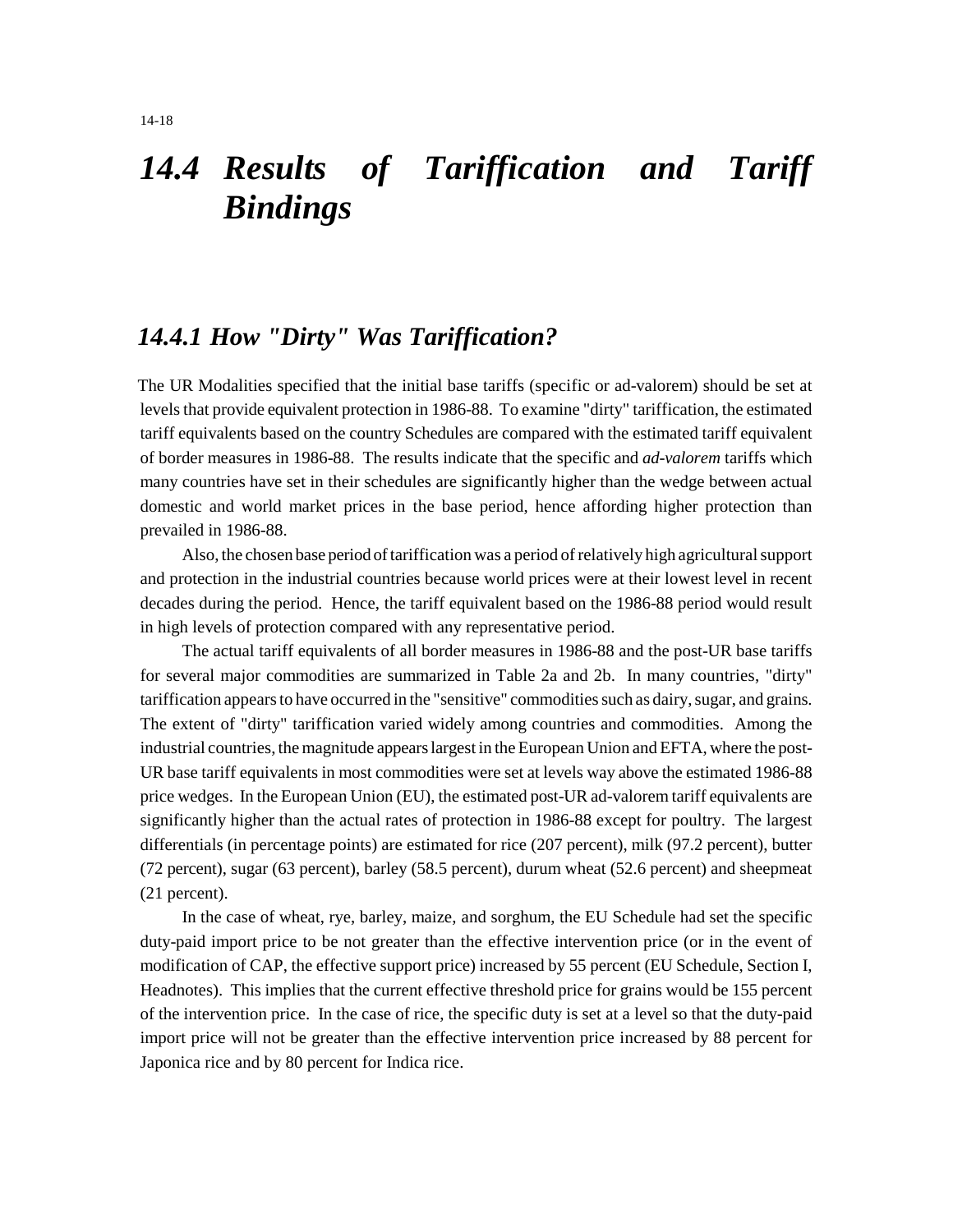Among the EFTA countries, Austria, Finland, Norway, and Switzerland established tariff equivalents which built in the scope for significantly more protection in major commodities, particularly sugar, dairy products, wheat, beef and veal, pork and sheepmeat. The United States also raised base protection in sugar by an estimated 66 percent, while Canada increased base tariffs relative to the actual 1986-88 levels by more than 100 percent in dairy products and more than 200 percent in poultry. Japan offered base tariff equivalents which were way below the actual nominal rate of protection they enjoyed in 1986-88 in all the commodities considered. However, Japan obtained a special arrangement on rice whereby tariffication is delayed, and did anyway start from very high levels.

#### *14.4.2 Tariff Bindings in Developing Countries*

Developing countries had the option of establishing ceiling binding on commodities not previously subject to bound tariffs. The results indicate large variations in patterns of pre-UR protection and post-UR agricultural tariff bindings. As in the industrial countries, many developing countries offered very high base tariffs in several major commodities. In most cases, these bindings were set at levels way above historical protection. Several countries (i.e., Egypt, Pakistan, Zimbabwe), which have maintained import subsidies or export taxes (indicated by negative historical tariff equivalents) in major food crops, also established maximum ceiling bindings.

In the case of wheat, a major importable in developing countries, significantly higher base tariff equivalents than actual pre-UR levels were established in several countries, including India (+98 percent), Pakistan (+171 percent), Colombia (+118 percent), and Morocco (+210 percent). In the case of rice, several net importing countries also offered higher base nominal protection than actual levels in the base period, with the largest differences occurring in Bangladesh, Colombia, and Mexico. The same occurred in coarse grains, where higher base tariff equivalents were set in Indonesia, the Republic of Korea, Colombia, Jamaica, Mexico, and Morocco. It is interesting to note, however, that these levels of allowable protection are below those historically applied in the industrial countries. In rice, for example, increased allowable base protection are shown in Nigeria, Bangladesh, Pakistan, Indonesia, Thailand, Colombia, Mexico, Egypt, and Czech Republic, but only at levels slightly above one-third of the rates applied in Japan.

Argentina, Brazil, and Chile generally offered lower base tariff equivalents in most commodities (ranging from 25 percent to 55 percent in 1995 ) than other Latin American countries. For example, the tariff equivalents in 1995 for sugar were established at high levels in Colombia (130 percent), Jamaica (100 percent), Mexico (173 percent), and Venezuela (100 percent). Similar patterns of high base tariff equivalents are observed in these countries for major products such as wheat, coarse grains, rice, dairy products and poultry. In Asia, India has bound most agricultural